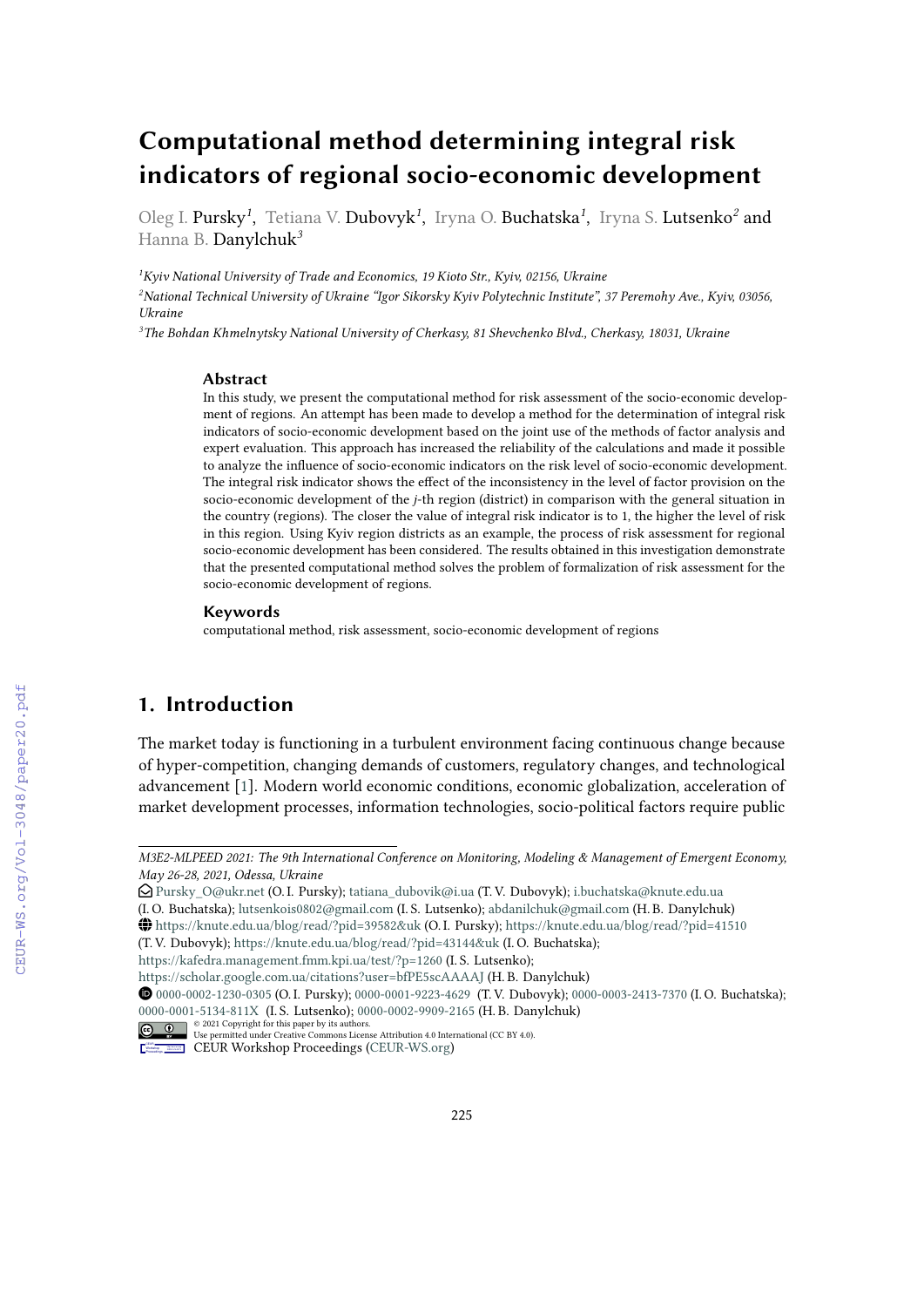administration new approaches to the formation of socio-economic strategies, development of adequate methodological solutions, and tools in the field of governance, especially it concerns socio-economic development management of regions [\[2,](#page-8-0) [3\]](#page-8-1). Using modern information technologies and new electronic communication channels significantly reduce costs related to organization and support social activity and business, and the new possibilities allow re-designing socio-economic development strategy at any moment [\[4\]](#page-8-2). In connection with the globalization and the processes of post-industrial economy development, the effect of unpredictability appears in the change of socio-economic systems state due to the increasing influence of economic crises, suddenly emerging threats and risks [\[5,](#page-8-3) [6,](#page-8-4) [7,](#page-8-5) [8,](#page-8-6) [9\]](#page-8-7). One of the urgent problems in the risk analysis of socio-economic systems is the construction of adequate methods. This is due to the multidimensionality of socio-economic systems, the stochasticity of their behavior, as well as the complex interaction between the elements of the systems [\[6,](#page-8-4) [8\]](#page-8-6).

In socio-economic studies, to improve the reliability of the procedure for assess-ment of socio-economic development using mechanism for determining the integral indicators based on factor analysis, taking into account consider the knowledge and experience of experts [\[10\]](#page-8-8). Accordingly, the aim of this study is to develop a reliable computational method for risk assessment of regional socio-economic development on the basis of the joint use of the methods of factor analysis and expert evaluation [\[11\]](#page-8-9). This article poses and solves the problem of formalization of risk assessment for regional socio-economic development with the Kyiv region districts as an example.

### **2. Computational method of risk assessment**

This section presents a method for determining the integral risk indicator of regional socioeconomic development. The method is based on a model for determination of the socio-economic development integral indicator which is described in detail in [\[10\]](#page-8-8). In this model, methods of factor analysis and expert evaluations are used to determine integral indicators. To reducing the dimension of the feature space (socio-economic indicators), one of the methods of factor analysis is used [\[12,](#page-8-10) [13,](#page-8-11) [14\]](#page-8-12), the principal component analysis (PCA) [\[15,](#page-8-13) [16\]](#page-8-14). Based on the reduced set of independent factors, a single integrated indicator is obtained, which combine all these factors in the best way [\[16,](#page-8-14) [17\]](#page-9-0). The main disadvantage of factor analysis methods is the reliability of the conclusions, in particular, in this model of determining the integral indicators [\[10\]](#page-8-8), the weight of the factor is determined by the dispersion of initial indicators, which is not always reliable in socio-economic studies, since in this case the importance of indicators for the socio-economic system is not taken into account [\[10,](#page-8-8) [17,](#page-9-0) [18\]](#page-9-1). Therefore, within the framework of this model, in order to increase the reliability of the algorithm for determining the integral indicators based on factor analysis, expert evaluation procedures have been introduced in the mechanism of determining the weight of the factors [\[10,](#page-8-8) [19,](#page-9-2) [20\]](#page-9-3). In this case, the generalized weight of factors that takes into account both the weight of the factor, determined on the basis of expert evaluations, and the weight of the factor determined statistically, can be obtained as the weighted average of these two evaluations [\[10,](#page-8-8) [21\]](#page-9-4):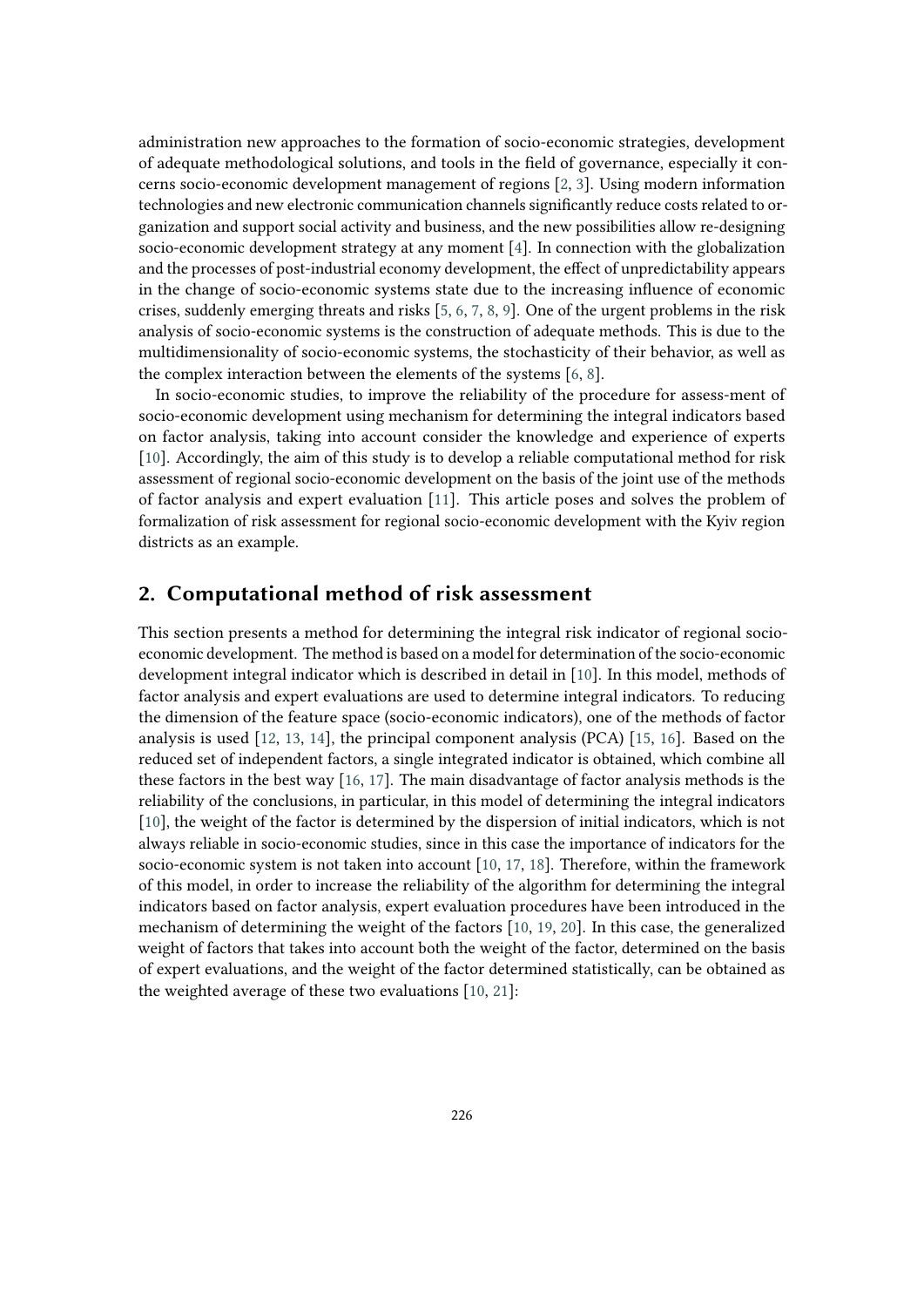$$
w_i = (\overline{q_i} + \overline{v_i}) / \sum_{i=1}^n (\overline{q_i} + \overline{v_i}),
$$
\n(1)

where  $\overline{q_i} = q_i$ n ∑  $\sum_i q_i, \overline{v_i} = v_i$  $\boldsymbol{n}$ ∑  $\sum\limits_i v_i$  are expert and statistical (factor analysis) weighted coefficients of the factor, respectively. Thus, the complex indicator of socio-economic development for *j*-th region is calculated as the sum of factors with the corresponding weighted average weight coefficients  $w_i$  [\[10\]](#page-8-8):

$$
I_j = \sum_{i=1}^n w_i F_{ij} \ (j = 1, 2, ..., n), \tag{2}
$$

where *n* is a number of factors;  $F_{ij}$  is the value of the *i*-th factor for the *j*-th object (region). Taking into account the proposed complex indicators of socio-economic development (2), the value of the integral risk indicator  $R$  in the region can be calculated using the following formula [\[22,](#page-9-5) [23\]](#page-9-6):

$$
R_j = 1 - \frac{\left(I_j \middle/ I_{avg}\right)}{m},\tag{3}
$$

where  $R_j$  is the integral risk assessment for socio-economic development of *j*-th region;  $I_{avg}$  is the numerical value of the complex indicator  $I$  in average in study regions;  $m$  is the number of factors. In this formula (3), the risk assessment is calculated taking into account the average value of the complex indicator  $I_{avg}$  for all regions and the number of factors. In this case, the risk  $R_j$  varies in the range from 0 to 1. The integral indicator  $R_j$  shows the effect of the inconsistency in the level of factor provision on the socio-economic development of the  $j$ -th region (district) in comparison with the general situation in the country (regions). The closer the value of  $R_j$  is to 1, the higher the level of risk in this region.

Figure 1 illustrates a general scheme of the developed computational method for determining the regional socio-economic development integral risk indicator. This method makes it possible to develop a procedure for automated data processing of socio-economic research and includes the following stages:

- 1 stage. The entering of values of indicators of socio-economic development and expert evaluations in the form of the matrix of indicators and the matrix of expert evaluations of indicators, followed by its normalization to a single scale of measurements.
- 2 stage. The calculation of the pairwise correlations matrix and determination of its eigenvalues and eigenvectors.
- 3 stage. Obtaining a matrix of factors by multiplying the normalized matrix of indicators and the matrix of eigenvectors, and normalization of factors and calculation of their variance.
- 4 stage. Determining the number of  $N$  factors included in the integral risk indicator (figure 1) on the basis of eigenvalues of the matrix of pairwise correlations of indicators and the given boundary value  $L$  dispersion of normalized indicators or in other words – a sampling of the minimum number of factors with maximal eigenvalues  $\lambda_i$  is made, the sum values of which are not less than  $nL$  [\[10\]](#page-8-8).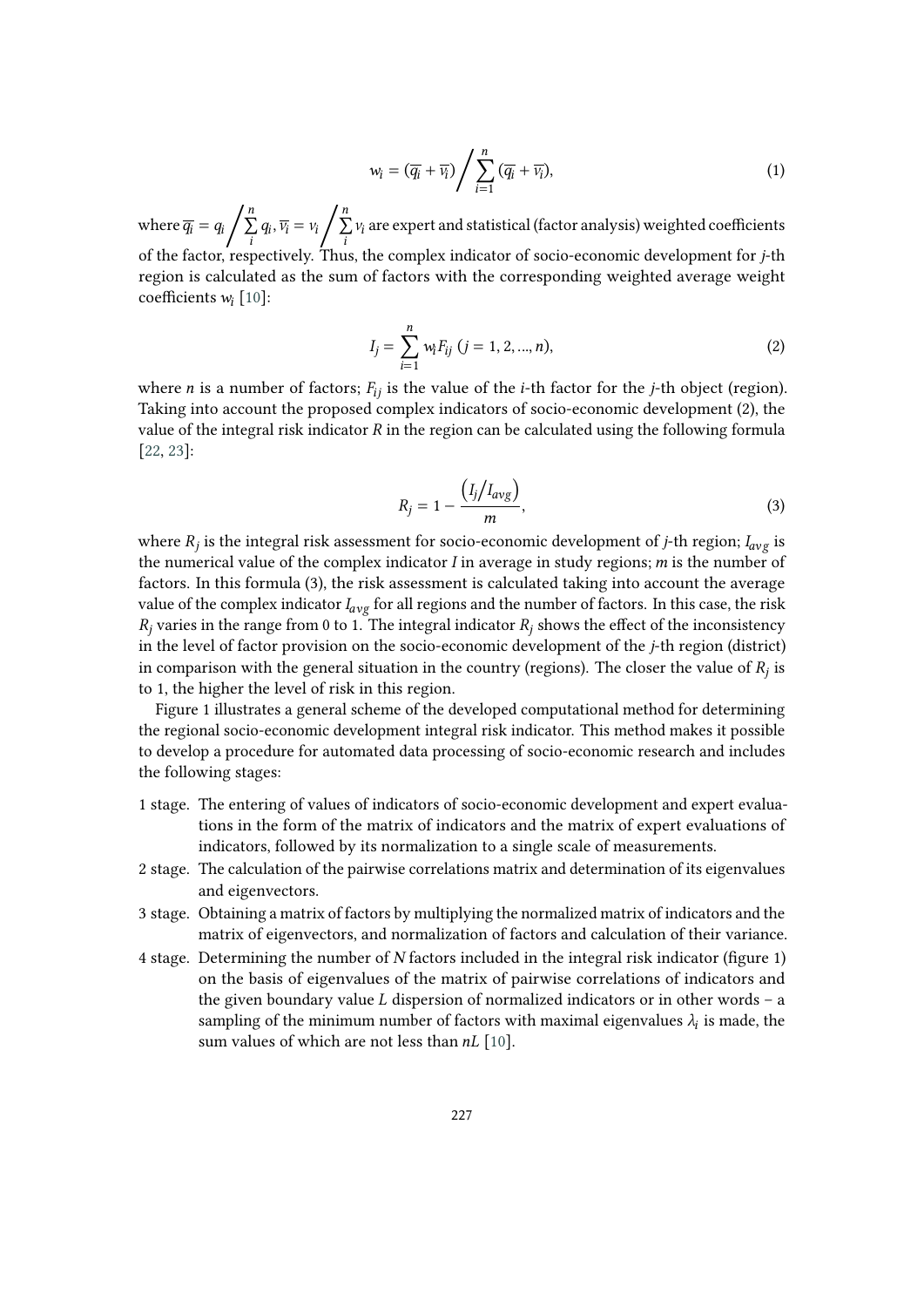

**Figure 1:** General scheme of the computational method for risk assessment of regional socio-economic development.

5 stage. Determining the relative contribution  $\mathcal{K}(F_i)$  of each of the *N* factors in the description of the total dispersion of all *n* indicators as the ratio of the eigenvalue  $\lambda_i$  of the factor  $F_i$ to the total dispersion of the features, which is also equal to  $n$ :

$$
\sum_{i=1}^{N} \lambda_i \ge nL, \% (F_i) = \lambda_i / \sum \lambda_i = \lambda_i / n \tag{4}
$$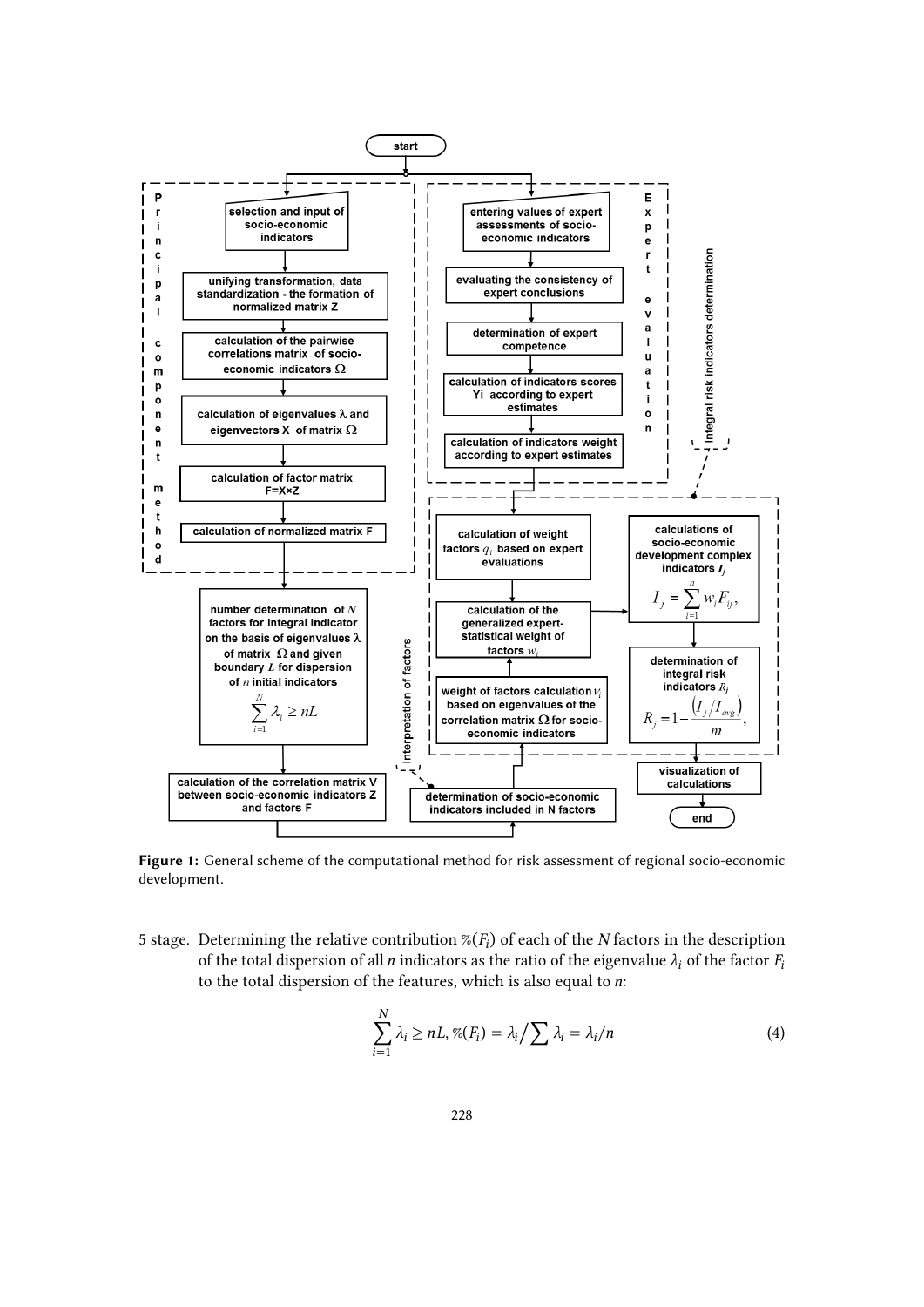- 6 stage. The determination of the experts competence and calculation of Kendall's coefficient of concordance for evaluation of the consistency of their conclusions.
- 7 stage. The determination of weighting coefficients of factors (1) included in the integrated indicators (2).
- 8 stage. The calculation of integral risk indicators of regional socio-economic development (3) and the visualization of the results of data processing.

## **3. Risk assessment for regional socio-economic development of the Kyiv region districts**

In this section, we consider the process of risk assessment for regional socio-economic development in accordance with the developed computation method for integral risk indicators (figure 1) on the example of the Kyiv region districts. Listed in a single scale of measurements and normalized values of socio-economic indicators of districts are presented in table 1.

**Table 1** Normalized values of socio-economic indicators

| <b>Districts</b> | P <sub>1</sub> | P <sub>2</sub> | P <sub>3</sub> | P <sub>4</sub> | P <sub>5</sub> | P <sub>6</sub> | P7       | P8       | P <sub>9</sub> | P <sub>10</sub> | P <sub>11</sub> |
|------------------|----------------|----------------|----------------|----------------|----------------|----------------|----------|----------|----------------|-----------------|-----------------|
| D1               | $-0,209$       | $-0.054$       | $-0,094$       | $-0,129$       | 0,077          | $-0,270$       | $-0,063$ | $-0,157$ | $-0,171$       | 0,065           | $-0,310$        |
| D <sub>2</sub>   | $-0,069$       | $-0.075$       | $-0,461$       | 0,186          | $-0,005$       | 0,294          | $-0,049$ | $-0,027$ | $-0,062$       | $-0,240$        | $-0,301$        |
| D <sub>3</sub>   | 0,044          | $-0.050$       | $-0,088$       | 0,300          | 0,253          | $-0,108$       | $-0,068$ | $-0,252$ | $-0,298$       | $-0,465$        | $-0,236$        |
| D4               | $-0,077$       | 0,016          | 0,005          | 0,174          | 0,223          | $-0,005$       | 0,005    | $-0,142$ | $-0,221$       | $-0,287$        | $-0,328$        |
| D <sub>5</sub>   | 0,468          | $-0,026$       | 0,027          | 0,199          | 0,004          | 0,046          | $-0,031$ | 0,111    | 0,058          | $-0,220$        | 0,129           |
| D <sub>6</sub>   | 0,036          | 0,013          | $-0,130$       | $-0,129$       | 0,255          | $-0,228$       | 0,011    | 0,018    | $-0,053$       | 0,097           | $-0,063$        |
| D7               | $-0,109$       | $-0,071$       | $-0,312$       | 0,174          | $-0,173$       | $-0,330$       | $-0,001$ | $-0,084$ | $-0,044$       | $-0,167$        | $-0,312$        |
| D <sub>8</sub>   | 0,048          | 0,219          | 0,127          | 0,161          | 0,026          | 0,251          | 0,038    | $-0,211$ | 0,021          | $-0,172$        | 0,004           |
| D <sub>9</sub>   | $-0.035$       | $-0,086$       | 0,131          | $-0,192$       | 0.360          | $-0,142$       | $-0.066$ | $-0,043$ | $-0.072$       | 0.110           | $-0,090$        |
| D <sub>10</sub>  | $-0,170$       | $-0,064$       | 0,110          | 0,123          | $-0,219$       | 0,054          | $-0,069$ | $-0,219$ | $-0,139$       | 0,076           | $-0,175$        |
| D <sub>11</sub>  | $-0,125$       | $-0,061$       | $-0,131$       | 0,035          | $-0,259$       | 0,037          | $-0,064$ | $-0,243$ | $-0,014$       | 0,066           | 0,087           |
| D <sub>12</sub>  | 0,475          | $-0,067$       | $-0,030$       | 0,110          | $-0,058$       | $-0,288$       | $-0,049$ | 0,071    | 0,020          | $-0,071$        | 0,209           |
| D <sub>13</sub>  | $-0,193$       | 0,928          | 0,466          | $-0,205$       | $-0,129$       | 0,089          | 0,948    | 0,594    | 0,671          | 0,200           | 0,250           |
| D <sub>14</sub>  | $-0,128$       | $-0.052$       | $-0,102$       | 0,186          | 0,331          | 0,037          | $-0.037$ | 0,014    | 0,027          | $-0,147$        | $-0,071$        |
| D <sub>15</sub>  | 0,085          | $-0,041$       | $-0,006$       | $-0,381$       | $-0,219$       | 0,183          | $-0,061$ | 0,110    | 0,229          | 0,306           | 0,181           |
| D <sub>16</sub>  | $-0,170$       | 0,073          | 0,110          | $-0,230$       | 0,067          | $-0,176$       | 0,162    | 0,198    | 0,256          | 0,254           | 0,313           |
| D <sub>17</sub>  | $-0.003$       | $-0,066$       | $-0,292$       | $-0,230$       | $-0,166$       | $-0,091$       | $-0.069$ | 0,250    | 0.129          | 0,156           | 0,089           |
| D <sub>18</sub>  | $-0,189$       | $-0,086$       | 0,338          | 0,060          | $-0,285$       | 0,106          | $-0,069$ | $-0,222$ | $-0,288$       | 0,159           | 0,206           |
| D <sub>19</sub>  | 0,043          | $-0.077$       | 0,226          | 0,161          | 0,151          | $-0,228$       | $-0,068$ | $-0.088$ | $-0,190$       | $-0,002$        | 0,101           |
| D <sub>20</sub>  | $-0,166$       | $-0,066$       | $-0,169$       | $-0,167$       | 0,270          | $-0,031$       | $-0,066$ | 0,108    | 0,076          | 0,096           | $-0,118$        |
| D <sub>21</sub>  | 0,274          | $-0,080$       | 0,189          | $-0,066$       | $-0,126$       | 0,114          | $-0,069$ | 0,034    | $-0,057$       | 0,097           | $-0,081$        |
| D <sub>22</sub>  | 0.090          | $-0,067$       | 0,043          | 0,174          | 0,084          | $-0,168$       | $-0,069$ | $-0,097$ | $-0,166$       | $-0,132$        | $-0,045$        |
| D <sub>23</sub>  | 0,389          | $-0.057$       | 0,165          | 0,211          | $-0.044$       | 0,285          | $-0,069$ | 0,056    | $-0.035$       | $-0,268$        | $-0,003$        |
| D <sub>24</sub>  | $-0,182$       | $-0.082$       | $-0,088$       | $-0,419$       | $-0,067$       | 0,465          | $-0,063$ | $-0,154$ | 0,188          | 0,231           | 0,275           |
| D <sub>25</sub>  | $-0,125$       | $-0,020$       | $-0,036$       | $-0,104$       | $-0,352$       | 0,106          | $-0,062$ | 0.375    | 0,136          | 0,259           | 0,291           |

According to the National State Statistics Service of Ukraine [\[24\]](#page-9-7), one of the main indicators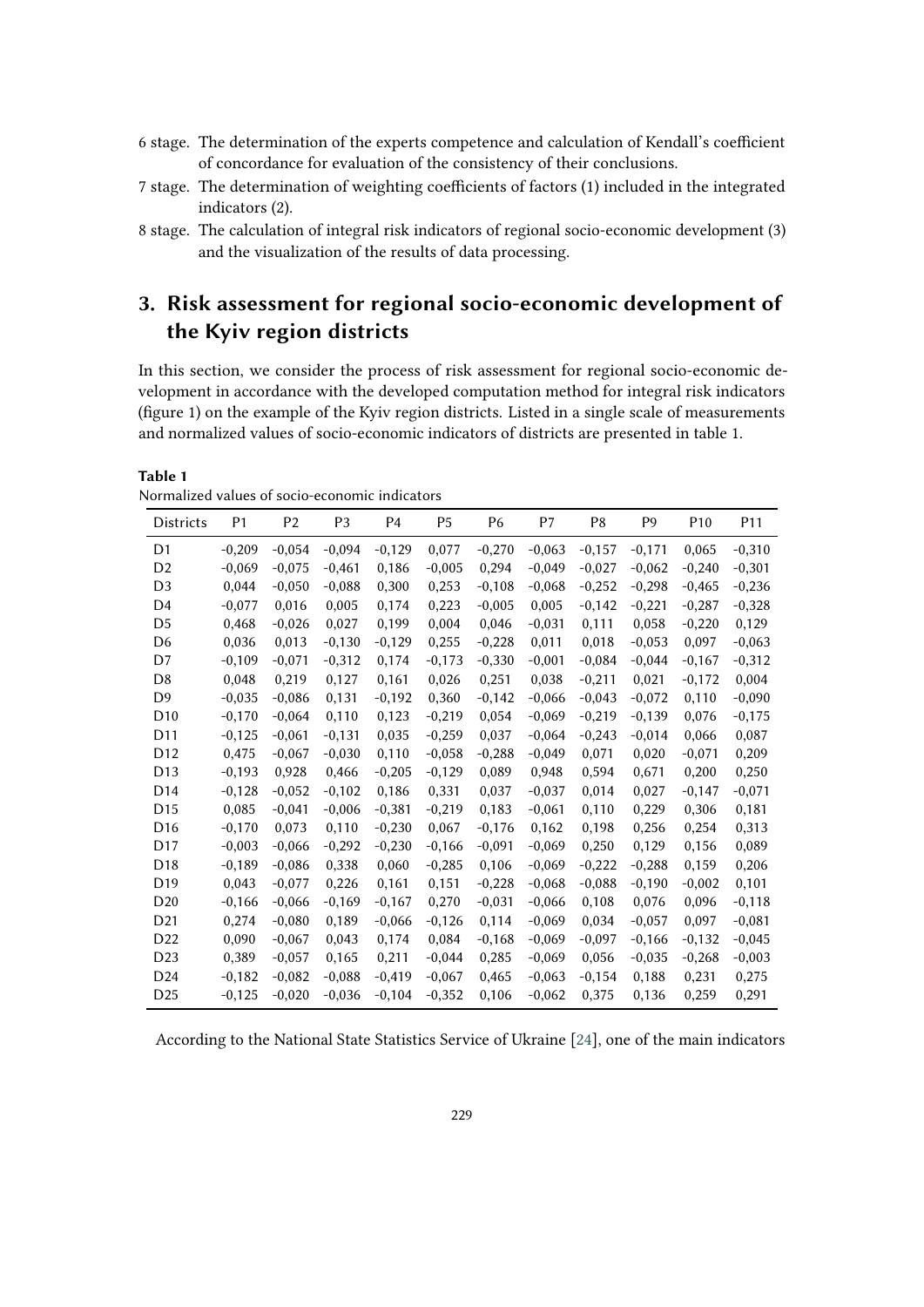that characterize the level regional socio-economic development are (table 1):

- (P1) Number of cars per 1000 people;
- (P2) Services rendered per unit of population, UAH;
- (P3) Natural increase (reduction) of the population;
- (P4) Registered unemployment rate;
- (P5) Average monthly salary, UAH;
- (P6) Provision of housing by the population,  $m^2$  per person;
- (P7) The ratio of  $m^2$  of built housing to the population;
- (P8) Preschool establishments per unit of population;
- (P9) General educational institutions per unit of population;
- (P10) Number of crimes per 1000 people;
- (P11) Emissions of pollutants.

It should be noted that the list of indicators, depending on the goals and objectives of the risk assessing, may change, thereby changing its emphasis. Thus, for the Kyiv region we have a matrix of initial socio-economic indicators in the size of  $25 \times 11$  (25 districts of the Kyiv region: Baryshivsky (D1), Bilotserkivsky (D2), Boguslavsky (D3), Boryspilsky (D4), Borodyansky (D5), Brovarsky (D6), Vasylkivsky (D7), Vyshgorod (D8), Volodarsky (D9), Zgurivsky (D10), Ivankivsky (D11), Kagarlytsky (D12), Kyiv-Sviatoshynsky (13), Makarivsky (D14), Myronivsky (D15), Obukhovsky (D16), Perejaslav-Khmelnytsky (D17), Polissya (D18), Rokytnyansky (D19), Skvyrsky (D20), Stavyshchensky (D21), Tarashchansky (D22), Tetiivsky (D23), Fastivsky (D24), Yahotynsky (D25)).

On the basis of the normalized matrix of socio-economic indicators (table 1), the pairwise correlations matrix of indicators is dimensioned  $11 \times 11$ . For the pairwise correlations matrix of indicators, we determine eigenvalues  $\lambda$  (table 2) and eigenvectors **X**. The matrix of factors F is obtained by multiplying the normalized matrix of socio-economic indicators (table 1) into the matrix of the eigenvectors of the pairwise correlations matrix. The obtained factors are normalized. The normalized factor matrix is used to calculate the matrix of correlations between factors and indicators of socio-economic development that is required for the interpretation of factors.

### **Table 2**

Eigenvalues of the pairwise correlation matrix of indicators

| $\lambda$ |                                                                                             | 4,565 1,733 1,193 0,931 0,764 0,587 0,495 0,364 0,244 0,097 |  |  |  | 0.022                                                                                   |
|-----------|---------------------------------------------------------------------------------------------|-------------------------------------------------------------|--|--|--|-----------------------------------------------------------------------------------------|
|           | $\%$ (F <sub>i</sub> ) 41,51% 15,76% 10,85% 8,46% 6,95% 5,34% 4,50% 3,31% 2,22% 0,89% 0,20% |                                                             |  |  |  |                                                                                         |
|           |                                                                                             |                                                             |  |  |  | $\sum 26$ 41,51% 57,27% 68,11% 76,58% 83,53% 88,87% 93,37% 96,69% 98,91% 99,80% 100,00% |

On the basis of the calculated eigenvalues of the pairwise correlations matrix (table 2) and the given threshold  $L$  of the dispersion for normalized socioeconomic indicators (table 1), the formula  $(4)$  determines the number of  $N$  factors in the integral risk indicator. In this case, the number of main components (factors) must be used, which exhaust at least 60-70% of the variance of the initial random variables. For example, at a given threshold of 0,6 from table 2 it is necessary to select N factors with maximal eigenvalues, the sum of values of which is not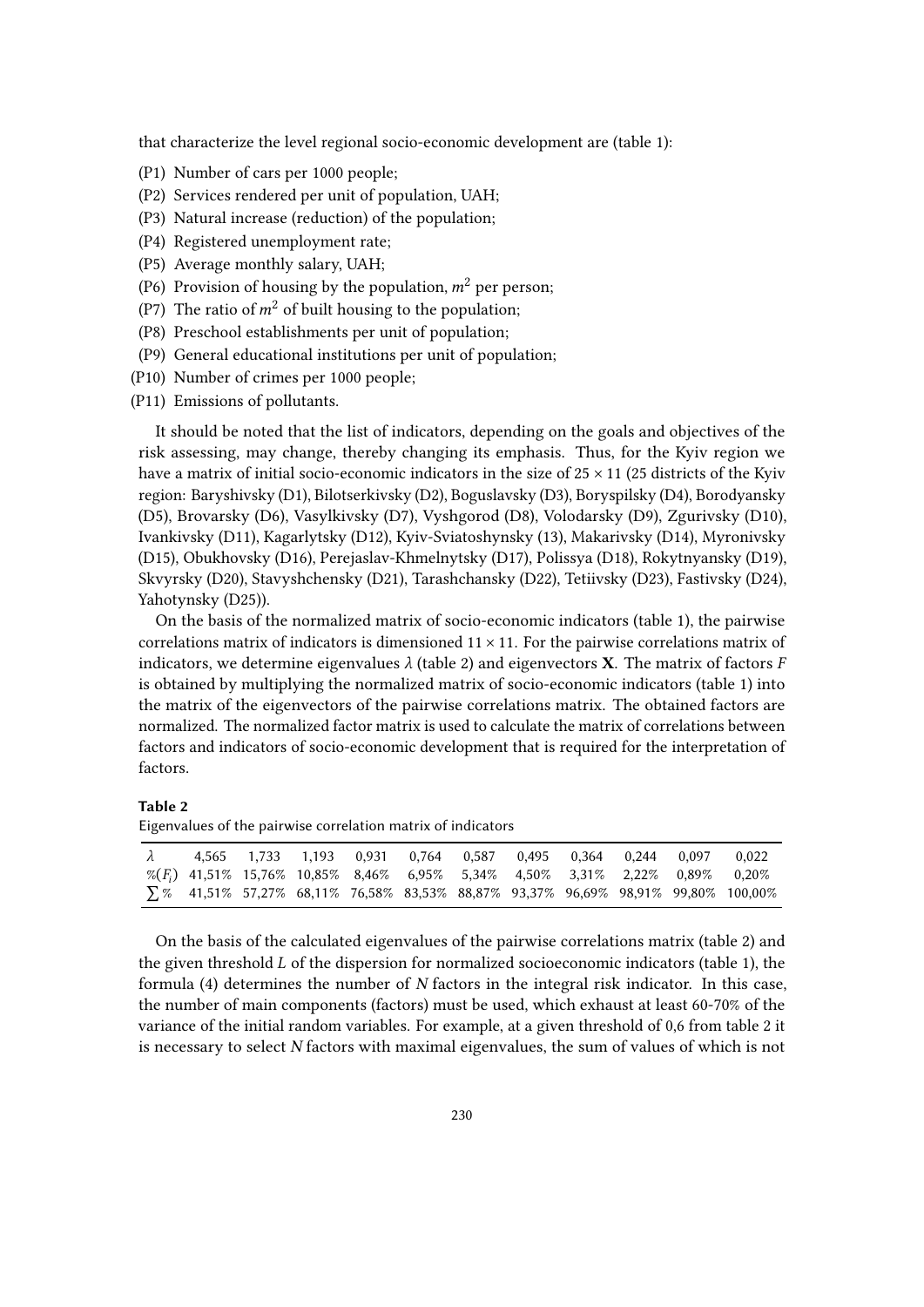less than  $0, 6 \times 11 = 6, 6$ . The sum of the first three eigenvalues  $\lambda$  is 7,49 that is the integral index consists of the first three factors ( $N = 3$ ) that explain approximately 68% (see formula 4) of the variance of the initial data (table 2). The calculate matrix of correlations between the normalized socio-economic indicators and the factors shows, which indicators are included in the given three factors (with the value of the variance of the indicators should not be less than the given limit value of 0,6). Table 3 shows the structure of factors: the coefficient of correlation between the indicators and factors in which they are included, statistical and expert weights coefficients and weighted average weight coefficient of factors. The first factor included the first four indicators: 1) the number of cars per 1000 people; 2) services rendered per unit of population; 3) natural increase (reduction) of the population; 4) the level of registered unemployment. The second factor included the eleventh indicator – emissions of pollutants. The third factor entered the seventh indicator – the ratio  $m^2$  of the built housing to the population.

### **Table 3**

Structure of factors and their weight coefficients

| Factors              | Socio-<br>economic<br>indicators                         | Correlation<br>coefficient       | Statistical<br>weight<br>coefficient | Experts<br>weight<br>coefficient | Weighted<br>average weight<br>coefficient |
|----------------------|----------------------------------------------------------|----------------------------------|--------------------------------------|----------------------------------|-------------------------------------------|
| F1                   | P1<br>P <sub>2</sub><br>P <sub>3</sub><br>P <sub>4</sub> | 0,912<br>0,873<br>0,741<br>0,647 | 0,456                                | 0,269                            | 0,363                                     |
| F <sub>2</sub><br>F3 | P <sub>11</sub><br>P7                                    | 0,794<br>0,663                   | 0,293<br>0,251                       | 0,086<br>0,644                   | 0,191<br>0,446                            |

By multiplying the obtained factors by the corresponding weighted average weight coefficients of factors, by formula (2) we obtain the values of integral risk indicators according to formula (3) that allow ranking the regions in terms of their risk assessment of socio-economic development (figure 2). In table 4 calculations results of integral risk indicators  $R_i$  of social and economic development of Kyiv region districts are presented. It is also worth noting that for a better understanding of the calculation procedures should be carefully study the model that presented in [\[10\]](#page-8-8).

### **Table 4**

The value of integral risk indicators of socio-economic development calculated for Kyiv region districts

| <b>Districts</b> | $R_{i}$ | <b>Districts</b> | $R_{i}$ | <b>Districts</b> | $R_{i}$ | <b>Districts</b> |       | <b>Districts</b> | $R_{i}$ |
|------------------|---------|------------------|---------|------------------|---------|------------------|-------|------------------|---------|
| D9               | 0.805   | D <sub>22</sub>  | 0.744   | D <sub>15</sub>  | 0.684   | D <sub>19</sub>  | 0.669 | D8               | 0.567   |
| D <sub>16</sub>  | 0.803   | D <sub>20</sub>  | 0.722   | D <sub>25</sub>  | 0.677   | D <sub>3</sub>   | 0.661 | D <sub>14</sub>  | 0.553   |
| D <sub>23</sub>  | 0.758   | D <sub>17</sub>  | 0.711   | D2               | 0.675   | D <sub>24</sub>  | 0.636 | D6               | 0.529   |
| D <sub>10</sub>  | 0.755   | D <sub>18</sub>  | 0.709   | D1               | 0.671   | D7               | 0.620 | D <sub>13</sub>  | 0,502   |
| D <sub>21</sub>  | 0.752   | D <sub>12</sub>  | 0.704   | D5               | 0.670   | D11              | 0.608 | D4               | 0.483   |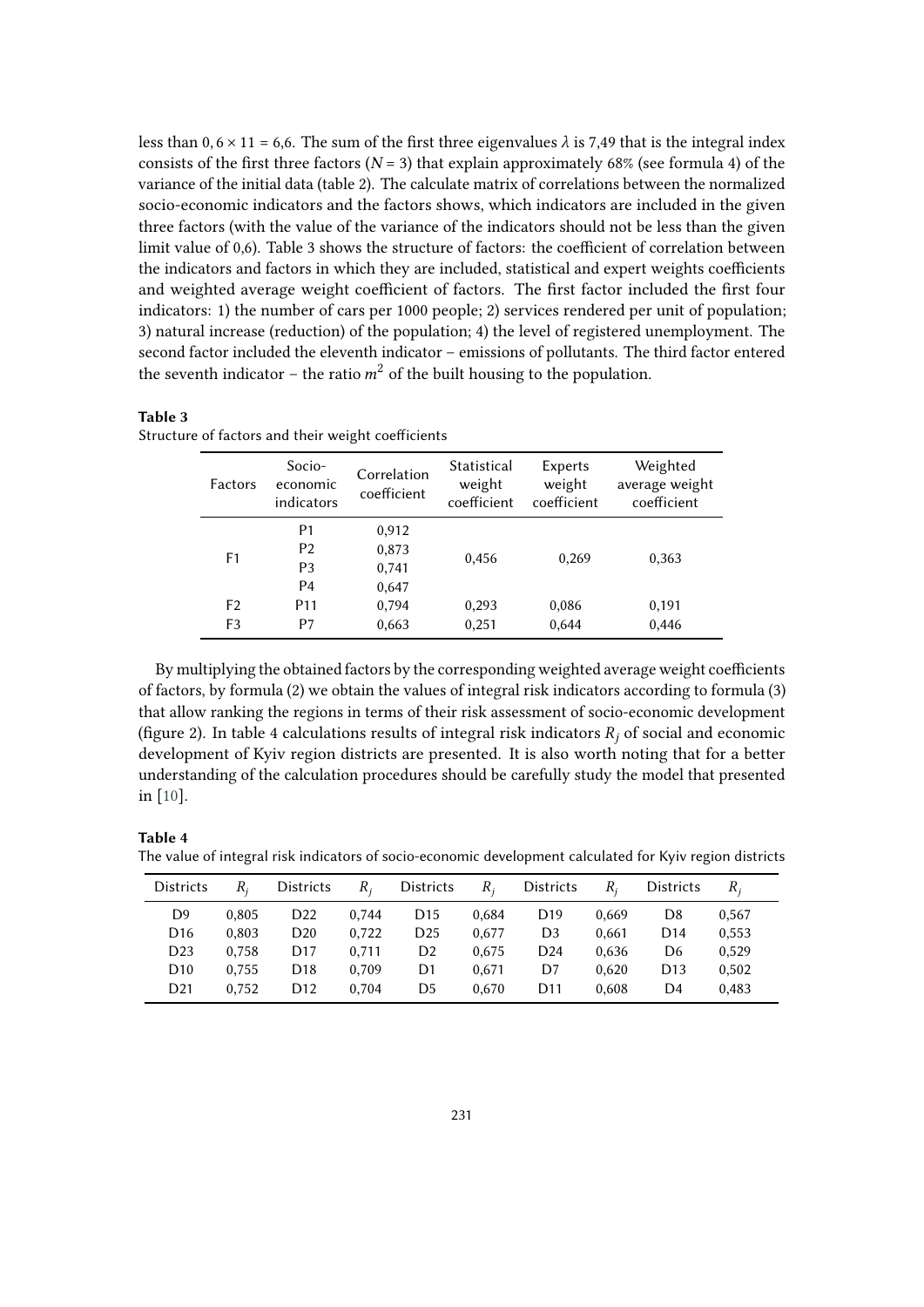

**Figure 2:** Ranking of regions in terms of their risk assessment of socio-economic development.

## **4. Conclusions**

The obtained results demonstrate that the presented computational method solves the problem of formalization of risk assessment for the socio-economic development and can be used to analyze and predict the socio-economic situation in the region. In the framework of the presented method by changing the values of socio-economic indicators, it is possible to analyze and model the socio-economic situation in the region, which undoubtedly provides management with valuable information on possible risks and directions of effective strategies for socio-economic development. The management receives not only an adequate assessment of the risk level of socio-economic development of the region, but also the opportunity to determine the immediate causes and consequences that shape the current and future socio-economic situation in the region. The results of modeling the process of assessing the level of socio-economic development of Kyiv region showed that the main advantages of the method of determining the integrated risk indicators are the possibility of studying correlations between socio-economic indicators, between indicators and factors, interpretation of factors, determining negative and positive characteristics of socio-economic situations in context of research objects. The proposed method for risk assessment makes it possible to implement a unified approach to data analysis and to ensure the efficiency of constructing integral risk indicators.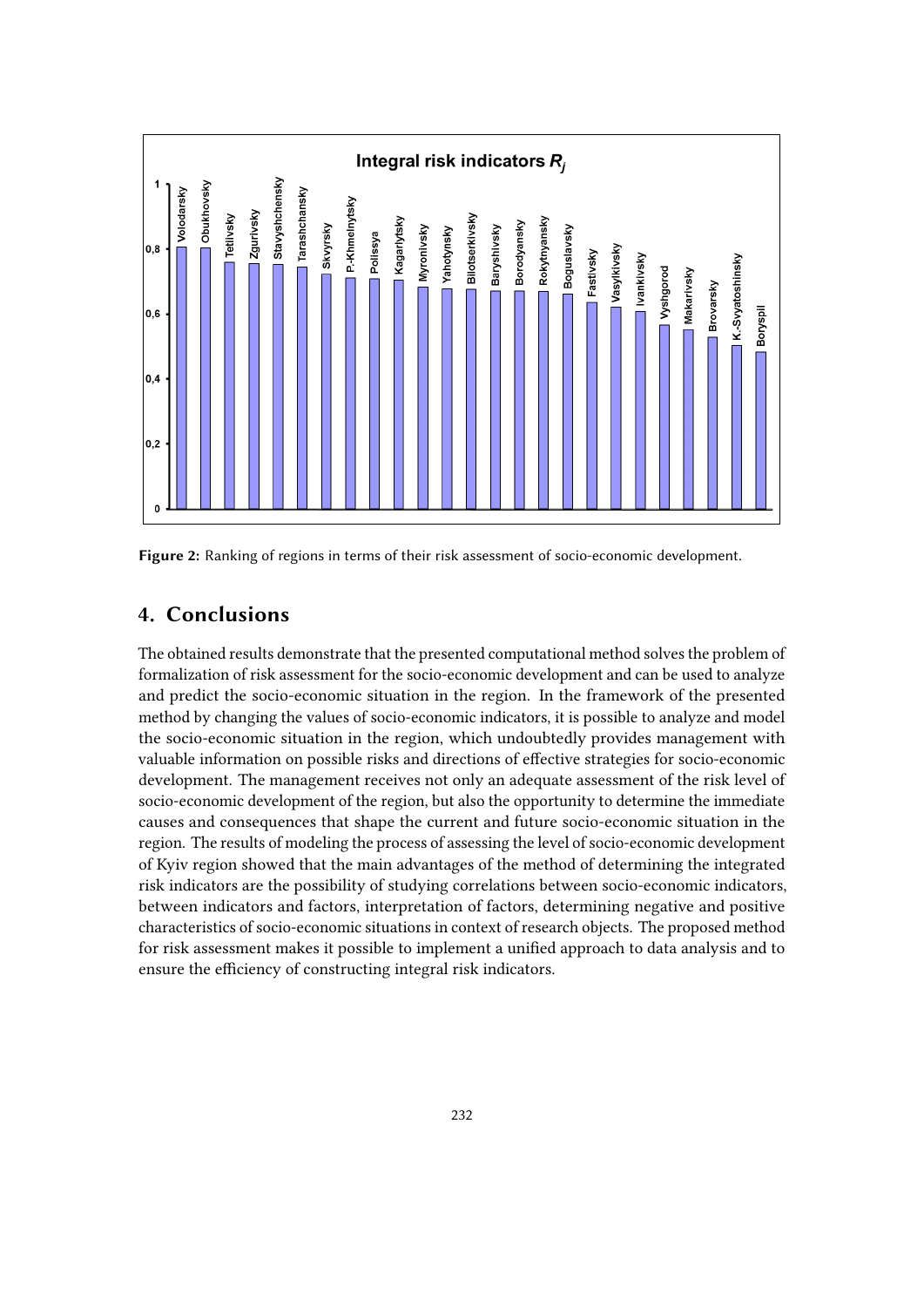### **Acknowledgments**

This study was supported by the Ministry of Education and Science of Ukraine, Project No. 0112U000635, "Development and implementation of the modern information systems and technologies in the socio-economic activities".

### **References**

- [1] A. Raman, S. Bharadwaj, J. Mukherjee, Developing SOA-enabled service agility capabilities: case studies in services industry, International Journal Business Information Systems 27 (2018).
- <span id="page-8-0"></span>[2] S. Belew, J. Elad, Starting an Online Business All-in-One for Dummies, 3rd ed., For Dummies, New Jersey, 2017.
- <span id="page-8-1"></span>[3] O. Pursky, T. Dubovyk, I. Moroz, I. Buchatska, A. Savchuk, The price competition simulation at the blended trading market, CEUR Workshop Proceedings 2422 (2019) 15–26.
- <span id="page-8-2"></span>[4] O. I. Pursky, B. V. Grynyuk, D. A. Shestopal, Planning of advertising costs and vendor number at e-trade market, Aktual'ni Problemy Ekonomiky = Actual Problems in Economics (2016) 407.
- <span id="page-8-3"></span>[5] D. Chernov, D. Sornette, Critical risks of different economic sectors, Springer, 2020.
- <span id="page-8-4"></span>[6] K. Pitilakis, P. Franchin, B. Khazai, H. Wenzel, SYNER-G: systemic seismic vulnerability and risk assessment of complex urban, utility, lifeline systems and critical facilities: methodology and applications, volume 31, Springer, 2014.
- <span id="page-8-5"></span>[7] M. Machina, W. K. Viscusi, Handbook of the Economics of Risk and Uncertainty, North Holland, Amsterdam, 2014.
- <span id="page-8-6"></span>[8] S. Ashmarina, M. Vochozka, Sustainable Growth and Development of Economic Systems, Springer, 2019.
- <span id="page-8-7"></span>[9] H. Danylchuk, L. Kibalnyk, O. Serdiuk, Critical phenomena study in economic systems using a damped oscillations model, CEUR Workshop Proceedings 2224 (2019) 211–225.
- <span id="page-8-8"></span>[10] O. Pursky, T. Dubovyk, I. Gamova, I. Buchatska, Computation algorithm for integral indicator of socio-economic development, CEUR Workshop Proceedings 2393 (2019) 919–934.
- <span id="page-8-9"></span>[11] O. Pursky, T. Dubovyk, I. Buchatska, I. Lutsenko, H. Danylchuk, Computational method for risk assessment of regional socio-economic development, SHS Web of Conferences 107 (2021) 10001. doi:[10.1051/shsconf/202110710001](http://dx.doi.org/10.1051/shsconf/202110710001).
- <span id="page-8-10"></span>[12] K. Adachi, Matrix-based introduction to multivariate data analysis, Springer, 2020.
- <span id="page-8-11"></span>[13] K. A. Pituch, J. P. Stevens, Applied multivariate statistics for the social sciences: Analyses with SAS and IBM's SPSS, Routledge, 2015.
- <span id="page-8-12"></span>[14] K. Vehkalahti, B. S. Everitt, Multivariate analysis for the behavioral sciences, CRC Press, 2018.
- <span id="page-8-13"></span>[15] V. Gray, Principal Component Analysis: Methods, Applications and Technology, Nova Science Pub. Inc., 2017.
- <span id="page-8-14"></span>[16] S. Okafor, I. Okafor, Factor Analysis in Economics: Theory and Applications, LAP Lambert Academic Publishing, 2017.